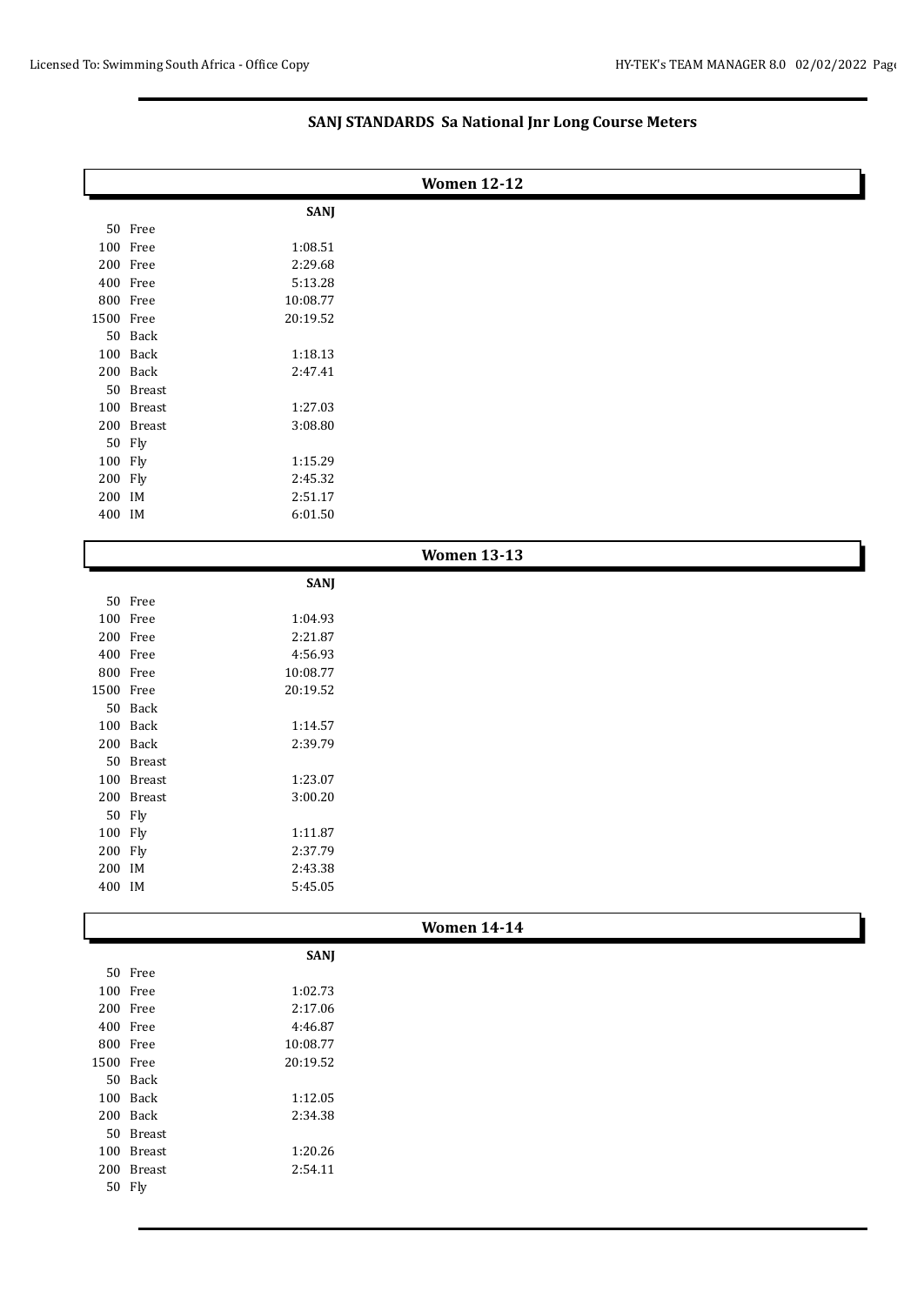ľ

ι

# **SANJ STANDARDS Sa National Jnr Long Course Meters**

| 100 Fly | 1:09.44 |
|---------|---------|
| 200 Fly | 2:32.46 |
| 200 IM  | 2:37.85 |
| 400 IM  | 5:33.38 |

|           | <b>Women 15-15</b> |             |  |  |
|-----------|--------------------|-------------|--|--|
|           |                    | <b>SANJ</b> |  |  |
|           | 50 Free            |             |  |  |
|           | 100 Free           | 1:02.36     |  |  |
|           | 200 Free           | 2:16.26     |  |  |
|           | 400 Free           | 4:45.18     |  |  |
|           | 800 Free           | 9:44.69     |  |  |
| 1500 Free |                    | 18:46.44    |  |  |
|           | 50 Back            |             |  |  |
|           | 100 Back           | 1:11.59     |  |  |
|           | 200 Back           | 2:33.39     |  |  |
|           | 50 Breast          |             |  |  |
|           | 100 Breast         | 1:19.74     |  |  |
|           | 200 Breast         | 2:52.99     |  |  |
|           | 50 Fly             |             |  |  |
| 100 Fly   |                    | 1:08.99     |  |  |
| 200 Fly   |                    | 2:31.47     |  |  |
| 200 IM    |                    | 2:36.83     |  |  |
| 400 IM    |                    | 5:31.23     |  |  |
|           |                    |             |  |  |

| <b>Women 16-16</b> |            |             |  |
|--------------------|------------|-------------|--|
|                    |            | <b>SANJ</b> |  |
|                    | 50 Free    |             |  |
|                    | 100 Free   | 1:01.65     |  |
|                    | 200 Free   | 2:14.70     |  |
|                    | 400 Free   | 4:41.92     |  |
|                    | 800 Free   | 9:44.69     |  |
| 1500 Free          |            | 18:46.44    |  |
|                    | 50 Back    |             |  |
|                    | 100 Back   | 1:10.26     |  |
|                    | 200 Back   | 2:30.55     |  |
|                    | 50 Breast  |             |  |
|                    | 100 Breast | 1:18.27     |  |
|                    | 200 Breast | 2:49.78     |  |
|                    | 50 Fly     |             |  |
| 100 Fly            |            | 1:07.71     |  |
| 200 Fly            |            | 2:28.67     |  |
| 200 IM             |            | 2:33.93     |  |
| 400 IM             |            | 5:25.09     |  |
|                    |            |             |  |

| len f<br>M |  |
|------------|--|
|------------|--|

|      |      | <b>SANJ</b> |
|------|------|-------------|
| 50   | Free |             |
| 100  | Free | 1:06.56     |
| 200  | Free | 2:24.73     |
| 400  | Free | 5:12.27     |
| 800  | Free | 10:13.62    |
| 1500 | Free | 19:42.15    |
| 50   | Back |             |
| 100  | Back | 1:15.80     |
| 200  | Back | 2:43.62     |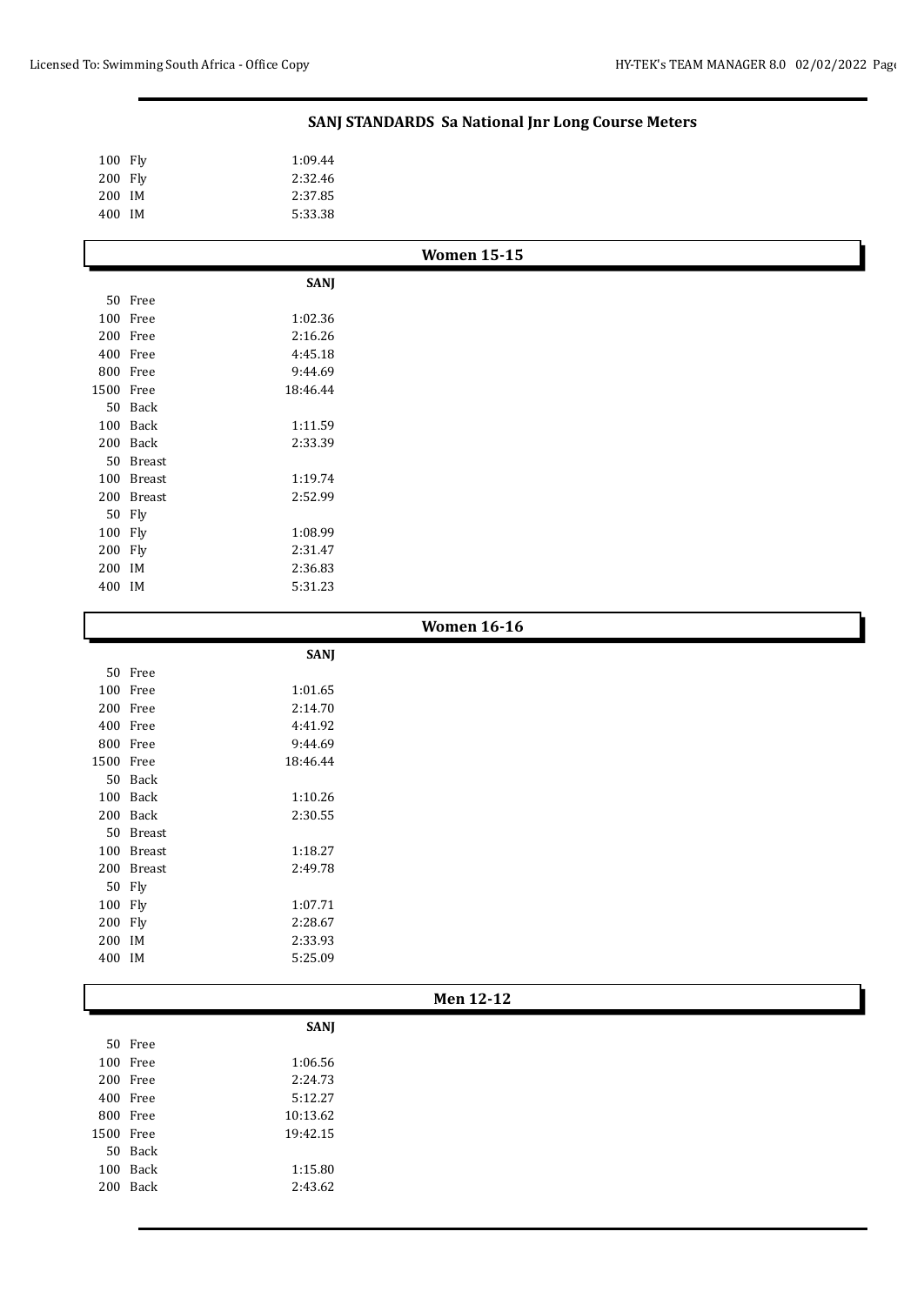Breast

# **SANJ STANDARDS Sa National Jnr Long Course Meters**

|                   | 100 Breast           | 1:23.15            |           |
|-------------------|----------------------|--------------------|-----------|
|                   | 200 Breast           | 3:04.38            |           |
|                   | 50 Fly               |                    |           |
| 100 Fly           |                      | 1:12.36            |           |
| 200 Fly           |                      | 2:41.88            |           |
| 200 IM            |                      | 2:46.66            |           |
| 400 IM            |                      | 5:56.49            |           |
|                   |                      |                    | Men 13-13 |
|                   |                      | <b>SANJ</b>        |           |
|                   | 50 Free              |                    |           |
|                   | 100 Free             | 1:03.66            |           |
|                   | 200 Free             | 2:18.43            |           |
|                   | 400 Free             | 4:58.68            |           |
|                   | 800 Free             | 10:13.62           |           |
| 1500 Free         |                      | 19:42.15           |           |
|                   | 50 Back              |                    |           |
|                   | 100 Back             | 1:11.58            |           |
|                   | 200 Back             | 2:34.51            |           |
|                   | 50 Breast            |                    |           |
|                   | 100 Breast           | 1:18.52            |           |
|                   | 200 Breast           | 2:54.12            |           |
|                   | 50 Fly               |                    |           |
| 100 Fly           |                      | 1:08.34            |           |
| 200 Fly           |                      | 2:32.87            |           |
| 200 IM            |                      | 2:37.39            |           |
| 400 IM            |                      | 5:36.64            |           |
|                   |                      |                    |           |
|                   |                      |                    | Men 14-14 |
|                   |                      |                    |           |
|                   |                      | <b>SANJ</b>        |           |
|                   | 50 Free              |                    |           |
|                   | 100 Free             | 58.33              |           |
|                   | 200 Free             | 2:06.84            |           |
|                   | 400 Free             | 4:33.66            |           |
|                   | 800 Free             | 10:13.62           |           |
| 1500 Free         |                      | 19:42.15           |           |
|                   | 50 Back              |                    |           |
|                   | $100\;$ Back         | 1:07.16            |           |
|                   | 200 Back             | 2:24.98            |           |
|                   | 50 Breast            |                    |           |
|                   | 100 Breast           | 1:13.68            |           |
|                   | 200 Breast           | 2:43.38            |           |
|                   | 50 Fly               |                    |           |
| 100 Fly           |                      | 1:04.12            |           |
| 200 Fly<br>200 IM |                      | 2:23.44<br>2:27.67 |           |
| 400 IM            |                      | 5:15.87            |           |
|                   |                      |                    |           |
|                   |                      |                    | Men 15-15 |
|                   |                      | <b>SANJ</b>        |           |
|                   | 50 Free              |                    |           |
|                   | 100 Free             | 57.25              |           |
|                   | 200 Free             | 2:02.49            |           |
|                   | 400 Free<br>800 Free | 4:28.60<br>9:13.44 |           |